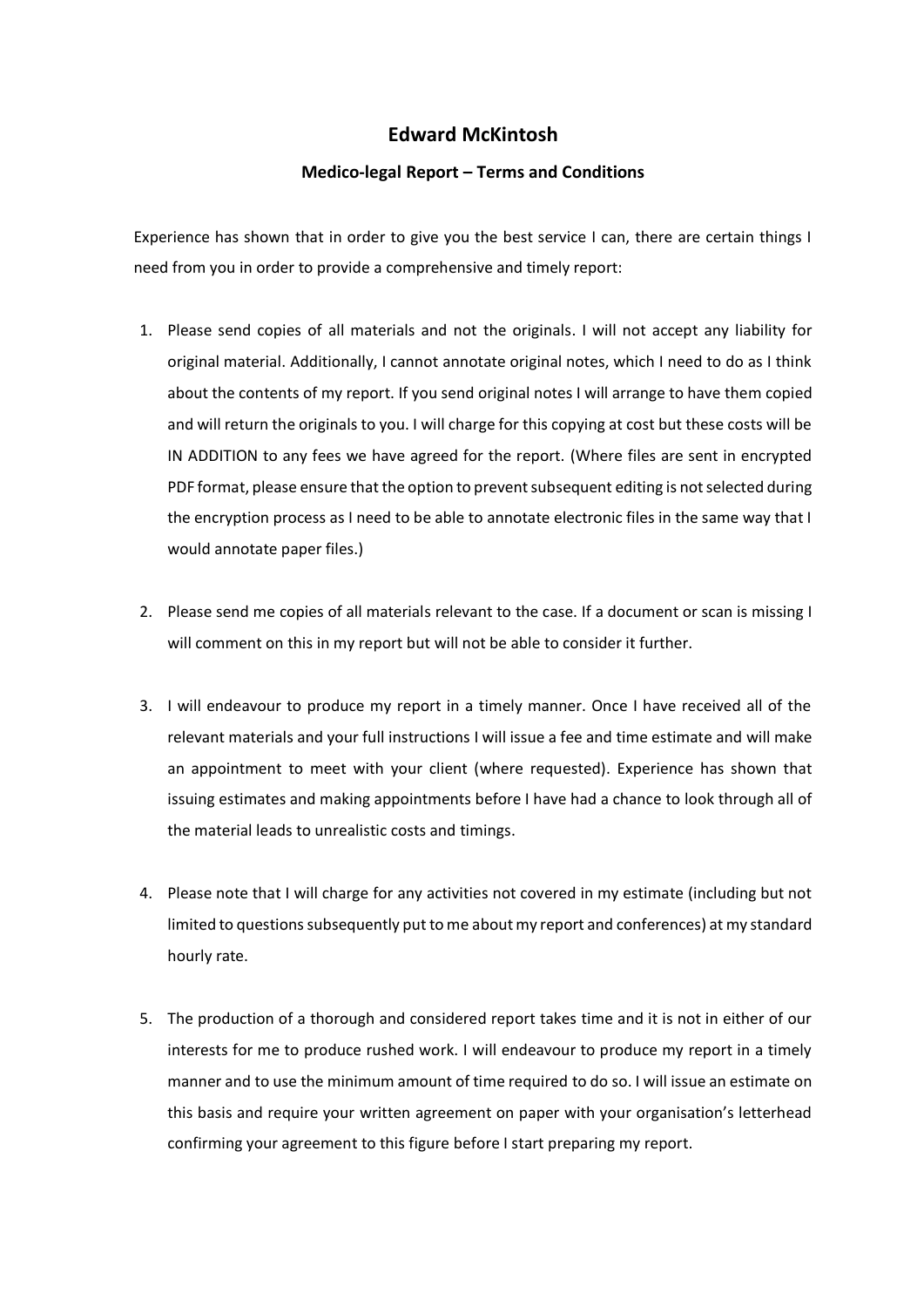- 6. I owe a duty to you and your client to exercise reasonable skill and care in carrying out your instructions. However, my primary duty as an expert witness is to provide independent and unbiased evidence to the Court.
- 7. I confirm that I hold professional indemnity for medicolegal reports with the Premium Medical Protection Ltd. I am registered with the Data Protection Registrar (registration number Z3235955).
- 8. If you cancel your request for a medical report before completion I will charge an appropriate fee reflecting work and administrative time to the date of cancellation.
- 9. No charges will be payable in respect of a consultation or appointment with Instructing Solicitors and/or your Client where at least 48 hours' notice of cancellation is given. If the consultation or appointment is cancelled less than 48 hours in advance, I may charge an administrative fee (£50).
- 10. Where attendance at Court is required I will charge this at my standard hourly rate and will also charge for my time and reasonable expense in travelling the to Court if the case is heard at a venue beyond Zone 4 of the London Underground network. My NHS employer requires me to give six weeks notice to cancel a clinic or operating session. I appreciate that Court schedules are not always available this far in advance and am often able to be flexible. However, I am not able to guarantee my attendance at Court if given less than six weeks notice. If a case is cancelled at less than six weeks notice I reserve the right to charge 50% of a single day's fee (i.e. four hours of my standard hourly rate).
- 11. I will submit my invoice with my report and require full payment within 30 days of the invoice date. If payment does not reach my account within 30 days of the invoice date, I reserve the right to charge interest on any unpaid amount at the rate of 2% per month, or part of a month until full settlement is received.
- 12. Where I am instructed by two or more parties, the above terms and conditions shall apply, subject to any subsequent contrary agreement. Each of the instructing parties will be jointly and severally liable for all of my fees and expenses.